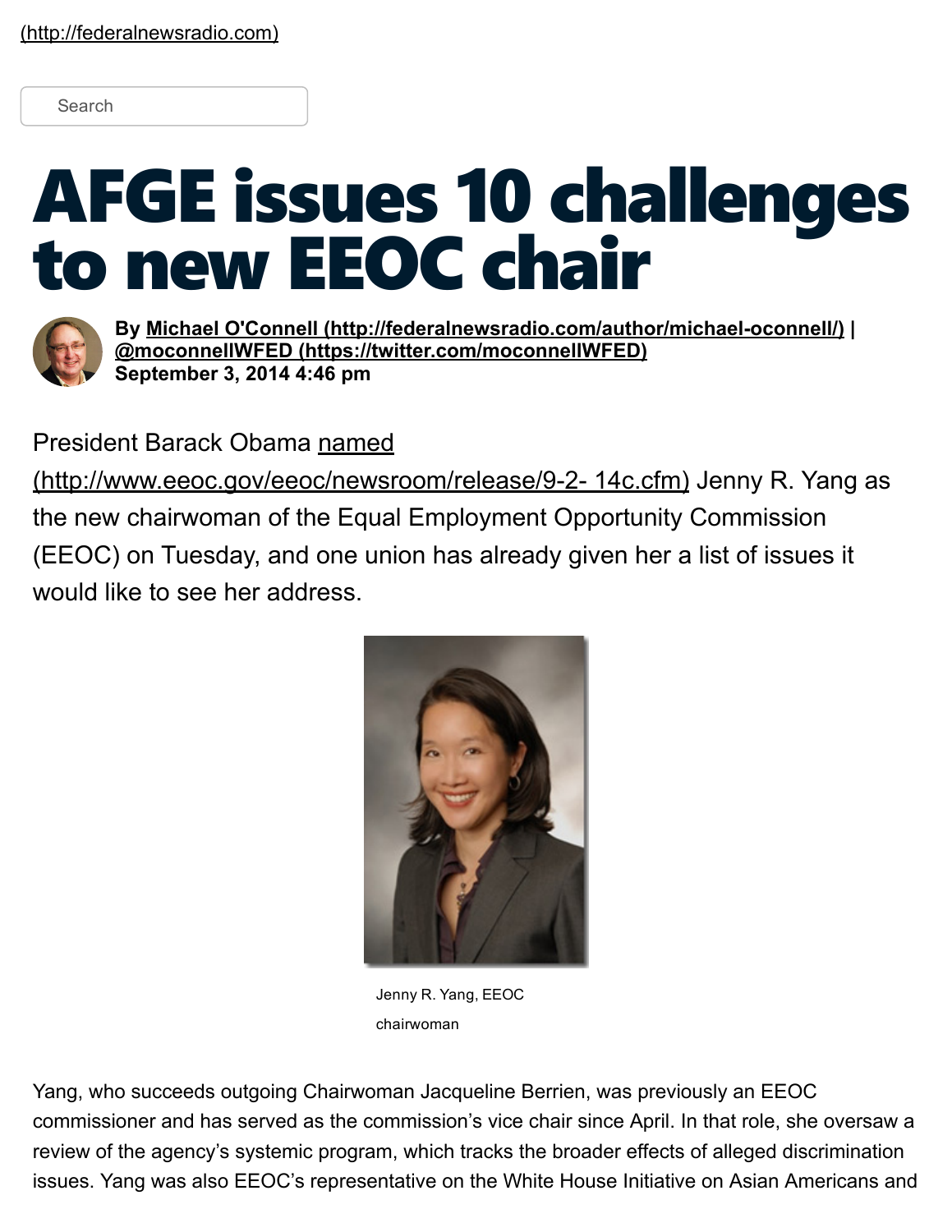Pacific Islanders.

"Fifty years ago, this nation made a fundamental promise to its people to assure equality of opportunity at work," Yang said, in a release. "Congress created the EEOC to make good on this promise — to lead the nation in enforcing our anti-discrimination laws and to champion equal employment opportunity in workplaces across America. It is a tremendous privilege and responsibility to serve this remarkable agency in fulfilling this promise to our nation."

Fast on the heels of Yang's appointment, the American Federation of Government Employees' National Council of EEOC Locals, No. 216, which represents agency employees, released a list of its top 10 challenges for the new EEOC chair:

- 1. **Prioritize Resources:** In order to reduce a backlog of more than 70,000 cases with an average of 9-month processing times, AFGE called on Yang to make hiring of frontline staff a priority.
- 2. Intake Overhaul: Yang should implement a cost-efficient Full Service Intake Plan, AFGE said. This would set up dedicated intake units within each EEOC office and help reduce hour-long phone wait times for customers.
- 3. Overtime: In 2009, a federal arbitrator ruled that EEOC had willfully failed to pay overtime for some employees. AFGE called on Yang to make good on backpay claims by deserving EEOC employees.
- 4. Telework: EEOC should implement five days of telework biweekly per a 2012 collective bargaining agreement, AFGE said.
- 5. Properly Manage Sequestration Challenges: AFGE called on Yang, in the event of another round of sequestration cuts, not to balance those cuts "on the backs of employees by furloughing staff instead of other spending cuts, i.e., cuts to unnecessary management travel and contracts, and efficiencies."
- 6. Real Efficiencies: Yang should look for "real efficiencies," AFGE said, such as saving space via telework or revaming the systemic program.
- 7. Model Employer: EEOC ranks third among agencies with the most accusations of discrimination. AFGE said Yang should focus of improving employee morale and address employee turnover and complaints, making it a model employer.
- 8. Reign in Micromanagement: AFGE called on Yang to reduce the ratio of supervisor to employee to 1:10.
- 9. **Attract and Retain Talent:** Yang should see that EEOC is competitive with other agencies in creating a workplace that can attract and retain talent.
- 10. Preserve Federal Employee Rights: Yang should make sure all federal employees "do not lose their rights to discovery and a hearing under a new Federal Case Management System," AFGE said, in a release.

"Under outgoing Chair Jacqueline Berrien, EEOC suffered from slashed sequester budgets," AFGE said, in a release. "EEOC passed the cut along, by choosing to furlough all employees for five days and continuing a hiring freeze in effect since FY11, instead of other spending cuts. The government